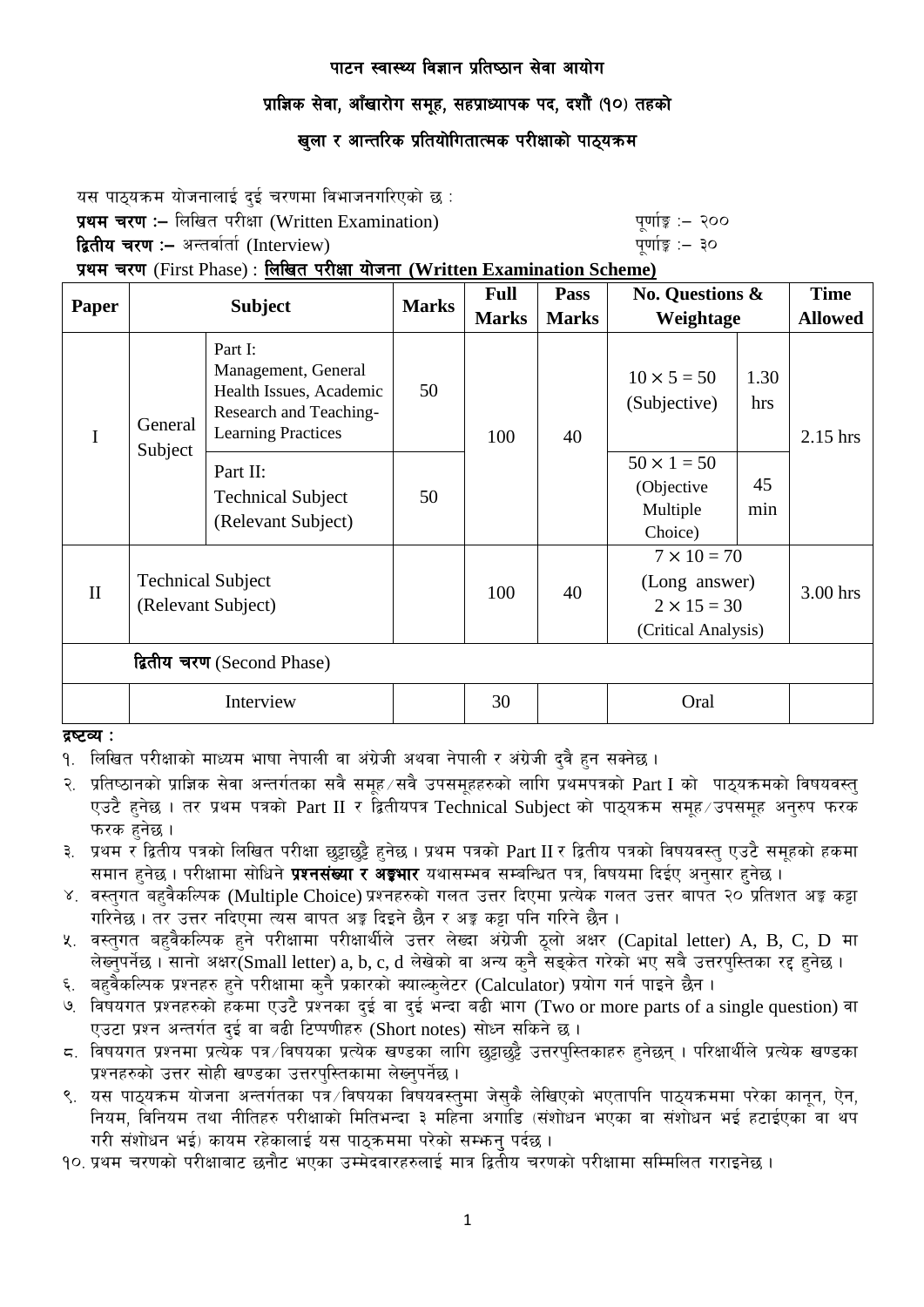#### प्राज्ञिक सेवा, आँखारोग समूह, सहप्राध्यापक पद, दशौं (१०) तहको

## खुला र आन्तरिक प्रतियोगितात्मक परीक्षाको पाठ्यक्रम

११. पाठ्यक्रम लाग मिति : २०७८ /१० /१७

## **Paper I: General Subject**

**Part I:** 

#### **(Management, General Health Issues, Academic Research and Teaching - Learning Practices) Section (A) - 25 Marks**

## 1. **Management**

- 1.1. Health care management system in Nepal and other parts of the world
- 1.2. Fundamental principles of healthcare institution and hospital management.
- 1.3. Effective hospital management principles
- 1.4. Purpose of medical and non-medical data and records
- 1.5. Ethics and responsibility of management
- 1.6. Concept of management and its application in health care including hospital
	- 1.7.1 Management: Concept, principles, functions, scope and role, level and skills of manager
	- 1.7.2 Planning: Concept, principles, nature, types, instruments and steps
	- 1.7.3 Leadership: Concept, function, leadership styles, leadership and management
	- 1.7.4 Coordination: Concept, types, techniques of effective coordination
	- 1.7.5 Communication and counselling: Concept, communication processes and barrier to effective communication, techniques for improving communication
	- 1.7.6 Decision making: Importance, types, rational process of decision making, problem solving techniques, improving decision making
	- 1.7.7 Participative management: Concept, advantage and disadvantage, techniques of participation
	- 1.7.8 Time management: Concept, essential factors and strategies for effective time management
	- 1.7.9 Conflict management: Concept, approaches to conflict, levels of conflict, causes of conflict and strategies for conflict management
	- 1.7.10 Stress management: Concept, causes and sources of stress, techniques of stress management
	- 1.7.11 Change management: Concept, sources of organizational change, resistance to change, management of resistance to change
	- 1.7.12 Appreciative inquiry: Concept, basic principle and management
	- 1.7.13 Human resource management: Concept, functions and different aspects
	- 1.7.14 Health manpower recruitment and development
	- 1.7.15 Financial management: Concept, approaches, budget formulation and implementation, Auditing and topics related to fiscal administration

## 2. **General Health Issues**

- 2.1. Present constitution of federal republic of Nepal (including health and welfare issues)
- 2.2. Organizational structure of Ministry of Health at national/federal, regional/state, district (if applicable), municipal and village council level
- 2.3. Professional council and related regulations
- 2.4. National Health Policy
- 2.5. Health Service Act and Regulation
- 2.6. Second Long term health plan
- 2.7. Health Management Information System, forms, indicators, annual reports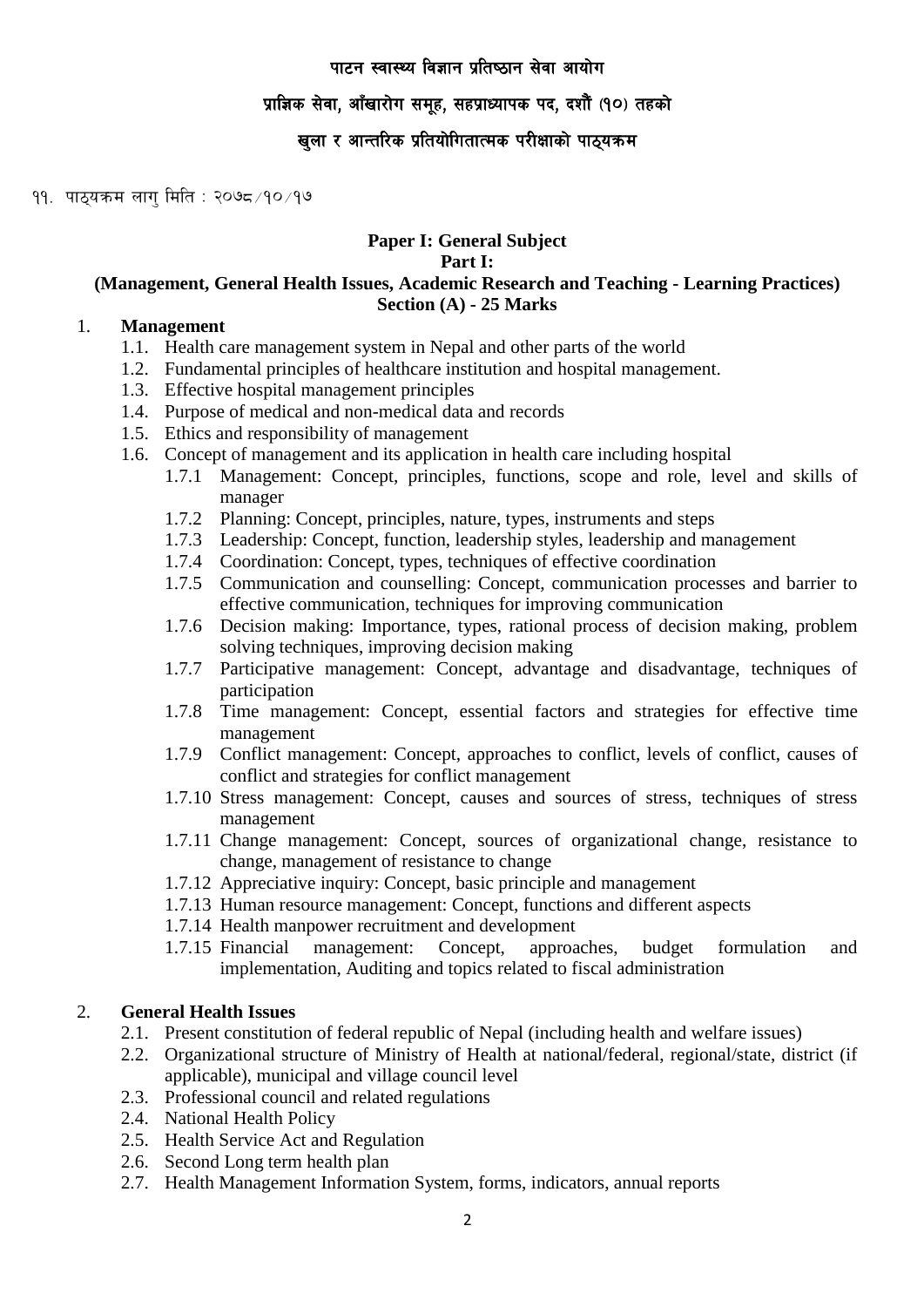## प्राज्ञिक सेवा, आँखारोग समुह, सहप्राध्यापक पद, दशौँ (१०) तहको

## खुला र आन्तरिक प्रतियोगितात्मक परीक्षाको पाठ्यक्रम

- 2.8. Human Development Indices, Sustainable Development Goals
- 2.9. Health volunteers in the national health system, its rationale, use and effectiveness
- 2.10. Local governance and community participation in health service delivery
- 2.11. Health Insurance and financing in health care
- 2.12. Alternative health care system: Ayurveda, homeopathy, Unani, Chinese etc.
- 2.13. Indigenous and traditional faith health and health practices
- 2.14. International Health Agencies: Roles and responsibilities of WHO, UNICEF, UNFPA, Interagency relationships, Government-agency coordination: Joint Annual Review meeting
- 2.15. Supervision, types and its usage in health sector
- 2.16. Monitoring and evaluation system in health sector
- 2.17. National Health Training Centre
- 2.18. National and International Disaster Plan, Coordination
- 2.19. Patan Academy of Health Sciences Act, Mission, Goals, Organogram
- 2.20. Scope and function of Patan Academy of Health Sciences executive bodies (senate, executive committee, academic council, faculty board, hospital management committee, subject committee), various other committees

## **Section (B) - 25 Marks**

#### 3. **Academic Research**

- 3.1 Ethics, Bio-ethics and Professionalism
- 3.2 Human dignity and Human Right
- 3.3 Benefit and Harm
- 3.4 Autonomy and Individual responsibility
- 3.5 Consent and capacity to consent
- 3.6 Privacy and confidentiality
- 3.7 Respect for humans and personal integrity
- 3.8 Non-discrimination and non-stigmatization
- 3.9 Respect for cultural diversity and pluralism
- 3.10 National Health Research Council (NHRC) and its guidelines
- 3.11 Research process: ethical research proposal development, research principles, methods and materials, conclusion/recommendation/lesson learnt, commonly used referencing styles
- 3.12 IRB/IRC forms, types, use, importance; getting IRB/IRC clearance
- 3.13 Ethics on research methodology: sample selection, sample size calculation, ensuring reliability and validity of the instruments as well as methods proposed for health research
- 3.14 Quantitative and Qualitative studies
- 3.15 Data analysis (data visualization, descriptive statistics, inferential statistics with statistical hypotheses and appropriate tools/methods for quantitative studies; theme and code generation, thematic analysis, content analysis, grounded theory for qualitative and triangulation for mixed method studies)
- 3.16 Research ethics on vulnerable and non-vulnerable population
- 3.17 Research proposal/protocol/publication:
- 3.18 Publication ethics, plagiarism including self-plagiarism

## 4. **Teaching - Learning, Assessment and Evaluation**

- 4.1 Lancet Commission Report on Education of Health Professionals
- 4.2 Adult learning: Theories, principles, use, importance and outcomes, Adragogy vs. Pedagogy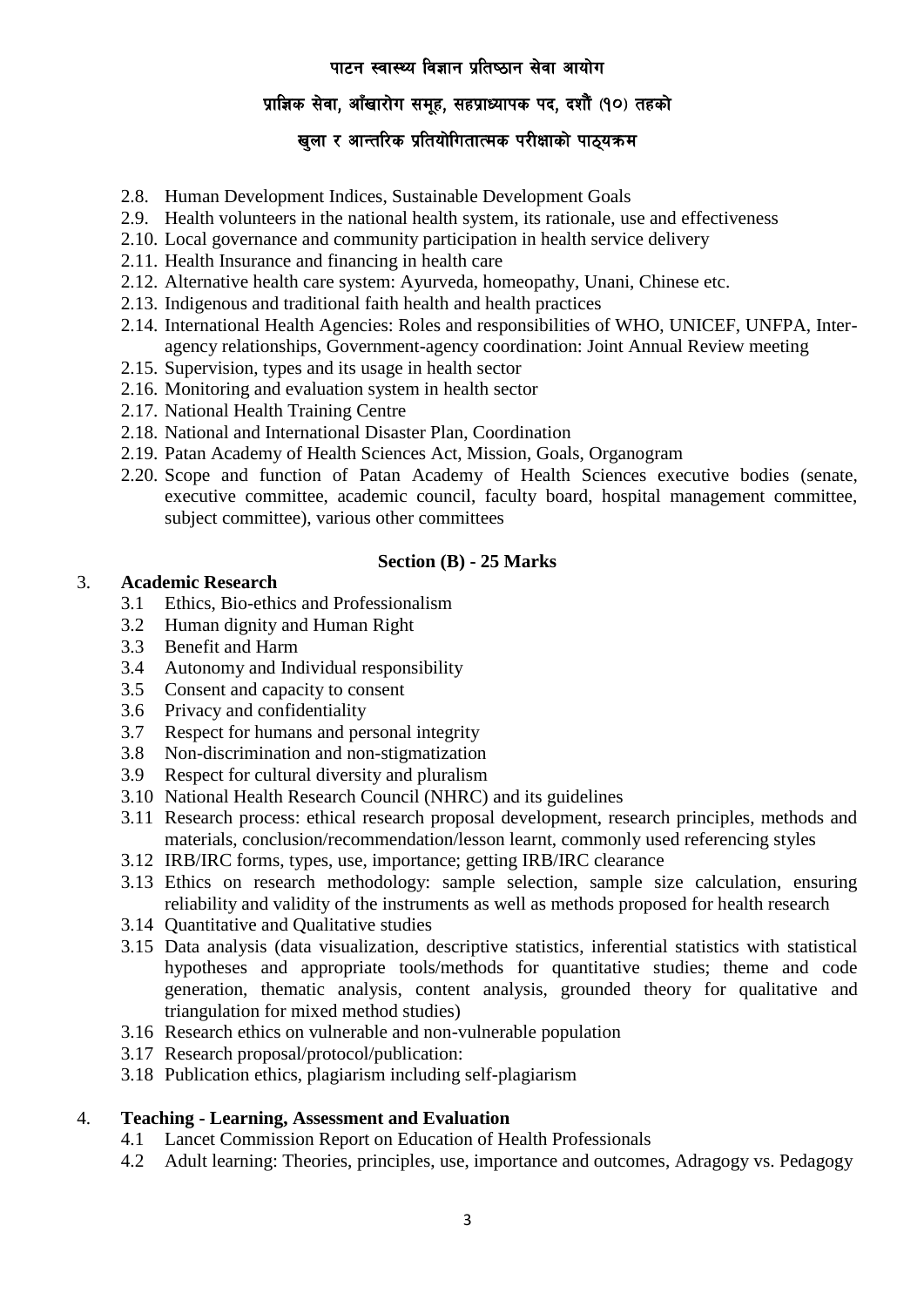## प्राज्ञिक सेवा, आँखारोग समुह, सहप्राध्यापक पद, दशौँ (१०) तहको

## खुला र आन्तरिक प्रतियोगितात्मक परीक्षाको पाठ्यक्रम

- 4.3 Conventional teaching learning: Didactic lectures, Teacher centred approaches, use and importance
- 4.4 Surface learning, deep learning and metacognition
- 4.5 Integrated teaching: Genesis, use, importance and outcomes
- 4.6 Problem-based learning: Genesis, use, importance and outcomes
- 4.7 SPICES model its use, importance and outcomes
- 4.8 Socialization, self-directed learning, mentoring, role model
- 4.9 Community orientation/community posting, re-orientation of medical education camp, community based learning and community engaged teaching-learning methods/models, use, importance and outcomes
- 4.10 Outcome Based Education (Competency-based Medical/Health Professions Education): Genesis, use, importance and outcomes
- 4.11 Experiential learning, Reflective practice, Feedback and feed-forward, Situated learning, Co-operative learning, Communities of practice
- 4.12 Assessment of students
	- 4.12.1 Blueprinting (Table and specification) : use, importance and outcomes
	- 4.12.2 Bloom's taxonomy of cognitive, psychomotor and affective domains, use and importance
	- 4.12.3 Diagnostic, Formative, Summative and Professional exams
- 4.13 Assessment of knowledge: Selection methods like Multiple Choice Questions, Extended Matching Items and supply methods like Short Answer Question, Problem Based Question, Long Answer Question with or without model answers and marking schemes, unstructured, semi-structured and structured viva-voce examination, advantages and limitations, use and importance, outcomes and its use in quality control
- 4.14 Assessment of performance (in-vitro): Direct observation of skills in the simulated setting, lab, ward etc. with or without checklist, Objective Structured Practical Examination, Objective Structured Clinical Examination, Standardized patients, use and importance, analysis, quality assurance, outcomes and its use in quality control
- 4.15 Assessment of performance (in-vivo): Mini-Clinical Evaluation Exercise (Mini-CEX), Direct Observation of Procedural Skills (DOPS), Case-Based Discussion (CbD), OSATS/ PBA, Multi-Source feedback (360 degree evaluation) use and importance for competency based health professions education, analysis, quality assurance, outcomes and its use in quality control
- 4.16 Assessment of observable behaviours in small groups e.g. Problem Based Learning sessions, Community Based Learning and Education sessions, Clinical clerkship rotations
- 4.17 Evaluation: Difference between assessment and evaluation, theory of change and its use in health professions education, process and outcome evaluation, qualitative, quantitative and mixed methods used in evaluation of health professions education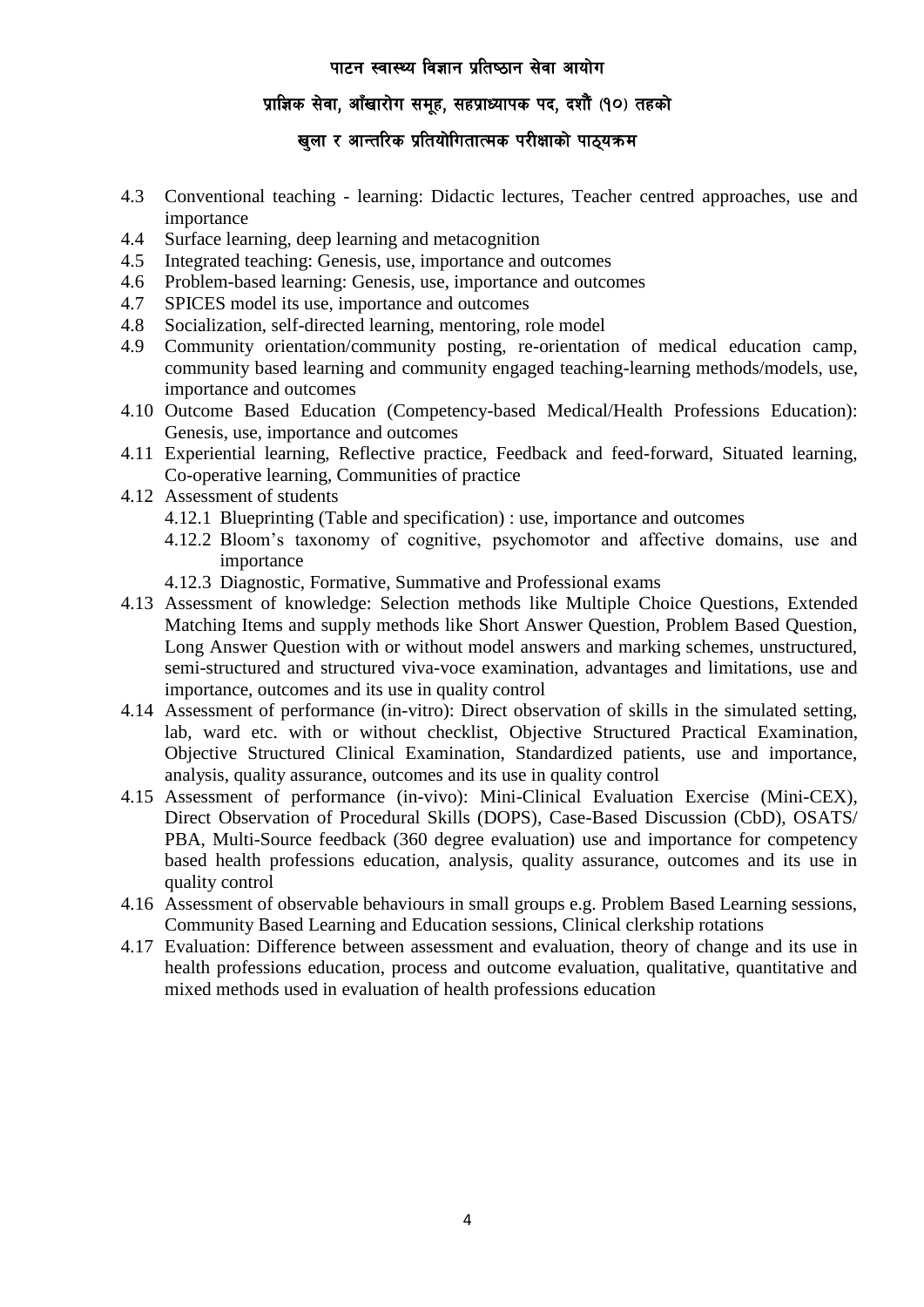## प्राज्ञिक सेवा, आँखारोग समूह, सहप्राध्यापक पद, दशौं (१०) तहको

## खुला र आन्तरिक प्रतियोगितात्मक परीक्षाको पाठ्यक्रम

**Paper I**

**Part II: Technical Subject Section (C) - 25 Marks**

#### 1. **Anatomy, Physiology and Developmental anomaly of:**

- 1.1 Eyelids
- 1.2 Orbit
- 1.3 Eye Ball

#### 2. **Ocular investigations in ophthalmology:**

- 2.1 X-Ray of orbit
- 2.2 Ocular USG
- 2.3 Fluorescence angiography
- 2.4 OCT, CT and MRI Scan

#### 3. **Ocular Pathology**

- 3.1 Ocular histology
- 3.2 Ocular microbiology
- 3.3 Ocular immunology

## 4. **Optics & Refraction**

- 4.1 Refractive errors
- 4.2 Contact lens
- 4.3 Low vision aids
- 4.4 Refractive surgeries

#### 5. **Conjunctiva**

- 5.1 Differential diagnosis of Conjunctivitis with other red eye conditions
- 5.2 Management of ophthalmia neonatorum
- 5.3 Tumors

#### 6. **Cornea**

- 6.1 Applied Anatomy, physiology and innervations of cornea in relation to keratorefractive surgery and cataract surgery
- 6.2 Types of keratitis
- 6.3 Corneal ulcers
- 6.4 Dystrophies & Degenerations
- 6.5 Keratoplasty

## 7. **Sclera**

- 7.1 Applied anatomy of sclera in relation to Squint and retinal detachment surgeries
- 7.2 Episcleritis
- 7.3 Scleritis
- 7.4 Sclerokeratitis

#### 8. **Strabismus**

- 8.1 Binocular single vision & anomalies
- 8.2 Extraocular muscles and ocular motility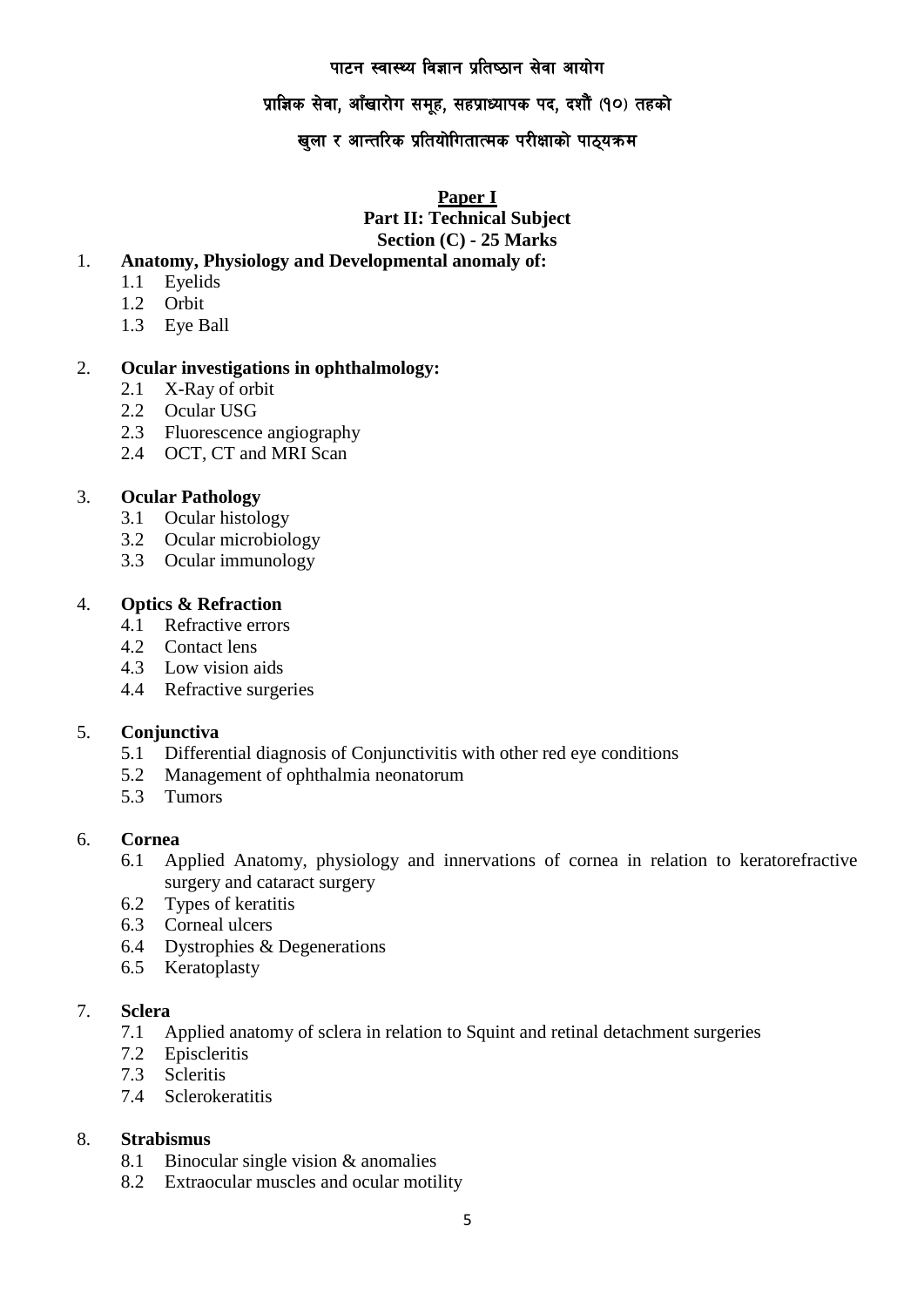## प्राज्ञिक सेवा, आँखारोग समूह, सहप्राध्यापक पद, दशौं (१०) तहको

## खुला र आन्तरिक प्रतियोगितात्मक परीक्षाको पाठ्यक्रम

- 8.3 Strabismus: Definition, Classification and management.
- 8.4 Amblyopia and its management

## 9. **Lids and ocular adnexa, orbit & lacrimal system**

- 9.1 Applied anatomy and physiology in relation to surgeries of lids and ocular adnexa, lacrimal system (NLD) and orbit
- 9.2 Proptosis
- 9.3 Ptosis
- 9.4 Common orbital tumours and its surgical management
- 9.5 Common eye lids tumors
- 9.6 Recent advances in management of nasolacrimal duct (NLD) block in various age groups

#### **Section (D) - 25 Marks**

#### 10. **Crystalline lens**

- 10.1 Applied Anatomy and physiology of lens
- 10.2 Cataract: type and causes of cataract
- 10.3 Management of cataract
- 10.4 Recent advances in cataract surgeries
- 10.5 Challenges in management of complicated cataract

#### 11. **Glaucoma**

- 11.1 Anatomy of angle structures and its clinical implications
- 11.2 Glaucoma: classification of glaucoma and diagnosis
- 11.3 Surgical management
- 11.4 Antiglaucoma drugs

## 12. **Uveal tract**

- 12.1 Anatomy and physiology of uveal tract and clinical applications
- 12.2 Uveitis: types and aetiopathology and management of uveitis
- 12.3 Management of uveitic cataract

#### 13. **Retina & Vitreous**

- 13.1 Applied anatomy, physiology and blood circulations of retina and vitreous
- 13.2 Ocular complications of Systemic diseases and its managements; e.g. Diabetic and Hypertensive retinopathy, Retinopathy of prematurity, Retinal vascular occlusive disorders, thyroid related ophthalmology, pregnancy related retinopathy
- 13.3 Retinal Detachment
- 13.4 Age related macular degeneration and recent advances in its management.
- 13.5 Anti VEGF
- 13.6 Retinal tumors
- 13.7 Vitreous surgeries

## 14. **Ocular emergencies and Injuries**

- 14.1 Classification of ocular trauma/injuries
- 14.2 Diagnosis, management and prevention of ocular injuries
- 14.3 Intraocularforeign bodies
- 14.4 Chemical Burns of eye